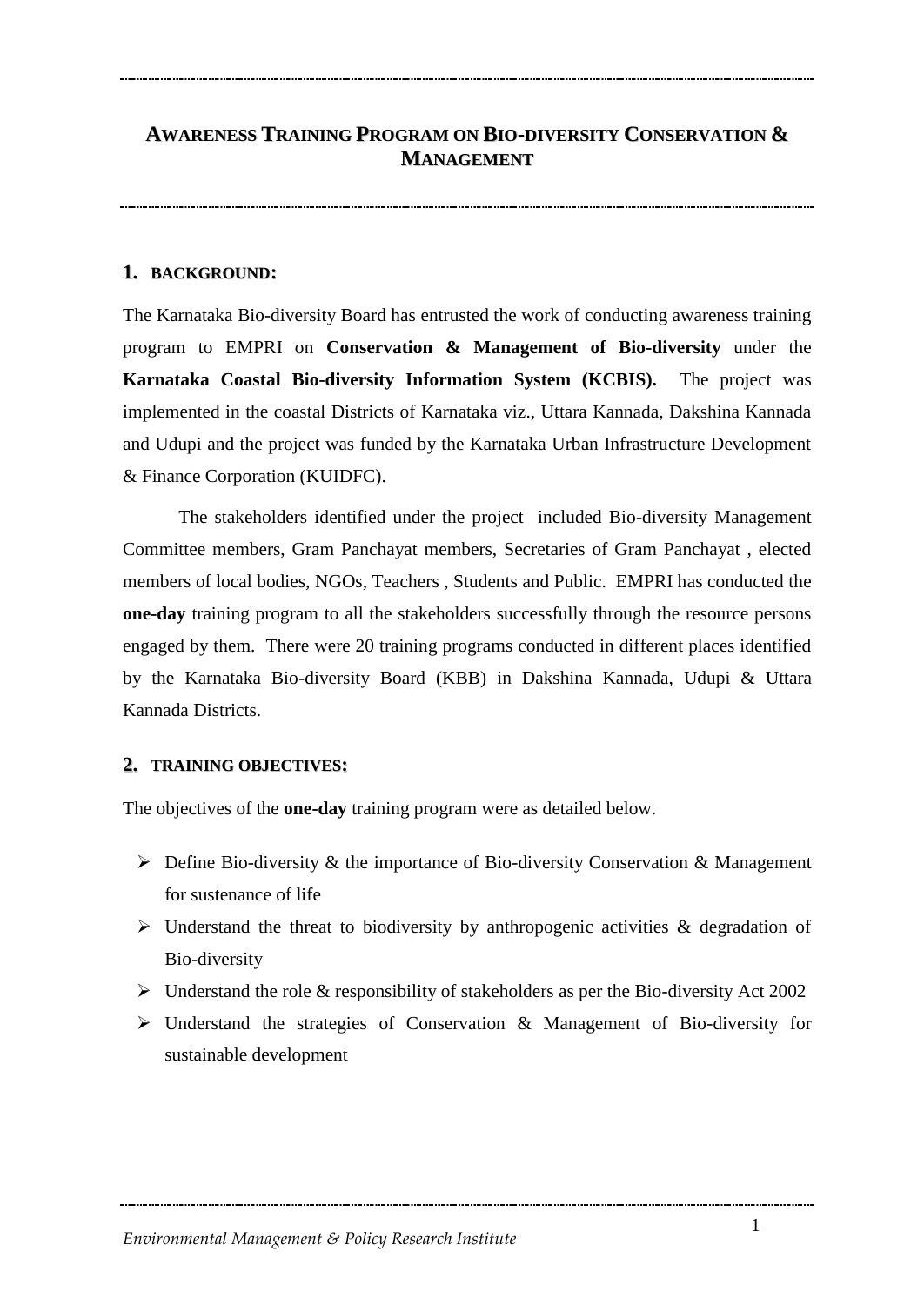#### **3. TRAINING MODULES:**

A training module was developed by EMPRI in Kannada on the following topics.

- $\triangleleft$  Introduction to Bio-diversity
- Importance of Bio-diversity
- Strategies for Conservation & Management of Bio-diversity
- Biodiversity Act 2002

#### **4. RESOURCE PERSONS:**

The following resource persons of Environmental Management & Policy Research Institute

(EMPRI) were involved as trainers.

- **a. Dr. M. D. Subhashchandran,** Consultant EMPRI
- **b. Mr. P.D. Sudarshan,** Agriculture Dept.
- **c. Mr. Jayakar Bhandari,** Govt. Science College, Karwar
- **d. Sri. Sujith,** CES, IISc, Bangalore.
- **e. Sri. Gangadhar Maddikeri,** E.O. Karnataka Bio-diversity Board.

#### **5. COURSE KIT:**

The course kit containing a notepad, pen, training booklet on Bio-diversity Conservation & Management System and a cotton bag was provided to each trainee.

#### **6. DURATION OF TRAINING:**

Awareness creation & capacity building program of **one-day** duration was conducted by EMPRI at the places selected by Karnataka Biodiversity Board.

#### **7. 7. DETAILS OF TRAINING PROGRAM:**

Under the Project, 20 Training Programs were conducted in different Gram Panchayats/Talukas in the coastal districts Karnataka between 26.09.05 and 20.07.06. A total of 1, 134 trainees took part in the training program. Particulars of training program showing the Venue and the Target group are as indicated below: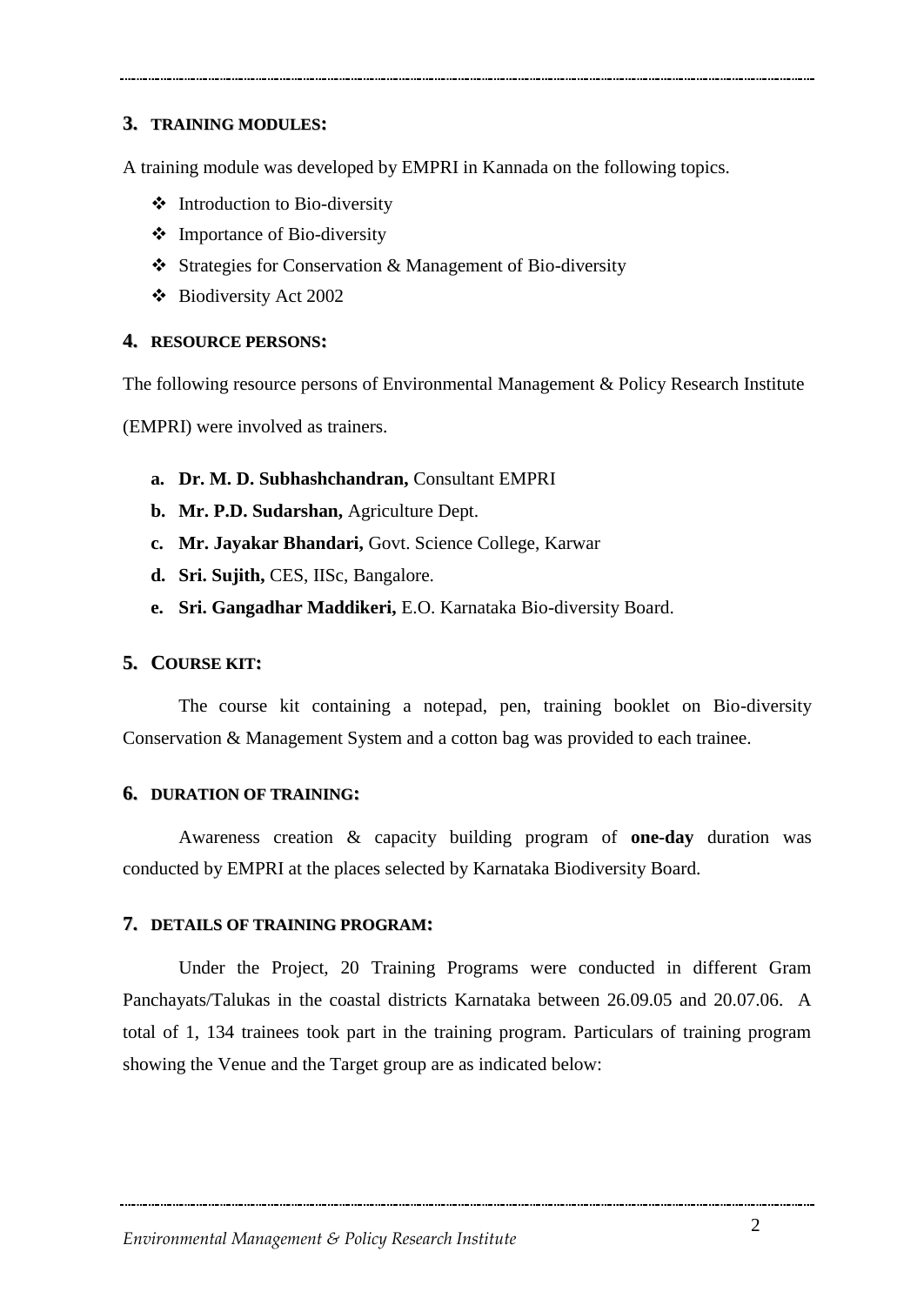## **a) Training Programs conducted at Taluk level.**

| <b>Sl</b><br>$\mathbf{n}\mathbf{o}$ | <b>Date</b> | <b>Place</b>                   | <b>Composition of trainees</b>                                                                                                                                                                    | No. of<br><b>Participants</b> |
|-------------------------------------|-------------|--------------------------------|---------------------------------------------------------------------------------------------------------------------------------------------------------------------------------------------------|-------------------------------|
| $\mathbf{1}$                        | 26.9.05     | Sirsi Taluk Panchayat          | <b>BMC</b><br>members,<br>Gram<br>Panchayat members Students,<br>Teachers,<br><b>GP</b><br>Secretaries,<br>Elected<br>members<br>of<br>local<br>NGO's<br>Public<br>bodies,<br>$\&$<br>citizens    | 71                            |
| $\overline{2}$                      | 27.9.05     | <b>Bhatkal Taluk Panchayat</b> | <b>BMC</b><br>members,<br>Gram<br>Panchayat members Students,<br>Teachers,<br><b>GP</b><br>Secretaries,<br>Elected<br>of<br>members<br>local<br>NGO's<br>bodies,<br>$\&$<br>Public<br>citizens    | 71                            |
| 3                                   | 28.9.05     | Honnavar Taluk Panchayat       | <b>BMC</b><br>members,<br>Gram<br>Panchayat members Students,<br>Teachers,<br><b>GP</b><br>Secretaries,<br>of<br>Elected<br>members<br>local<br>bodies,<br>NGO's<br>$\&$<br>Public<br>citizens    | 60                            |
| $\overline{\mathbf{4}}$             | 19.11.05    | Ankola Taluk Panchayat         | <b>BMC</b><br>members,<br>Gram<br>panchayat members Students,<br>Teachers,<br><b>GP</b><br>Secretaries,<br>of<br>Elected<br>members<br>local<br>bodies,<br>NGO's<br>$\&$<br>Public<br>citizens    | 96                            |
| 5                                   | 25.11.05    | Kundapur Taluk Panchayat       | <b>BMC</b><br>members,<br>Gram<br>Panchayat members Students,<br>Teachers,<br><b>GP</b><br>Secretaries,<br>Elected<br>members<br>of<br>local<br>bodies,<br>NGO's<br>$\&$<br>Public<br>citizens    | 60                            |
| 6                                   | 26.11.05    | Karkala Taluk Panchayat        | <b>BMC</b><br>members,<br>Gram<br>Panchayat members<br>Students,<br><b>GP</b><br>Teachers,<br>Secretaries,<br>of<br>Elected<br>members<br>local<br>bodies,<br>Public<br>NGO's<br>$\&$<br>citizens | 48                            |
|                                     |             |                                | <b>Total</b>                                                                                                                                                                                      | 406                           |

## **b) Training Programs conducted at Gram Panchayat level.**

| Sn | <b>Date</b> | <b>Place</b>        | <b>Composition of trainees</b> | No. of<br><b>Participants</b> |
|----|-------------|---------------------|--------------------------------|-------------------------------|
|    | 24.2.06     | Mugave GP, Honnavar | BMC & GP members, NGOs,        | 56                            |
|    |             | Taluk               | Teachers,<br><b>Students</b>   |                               |
|    |             |                     | Knowledgeable individuals &    |                               |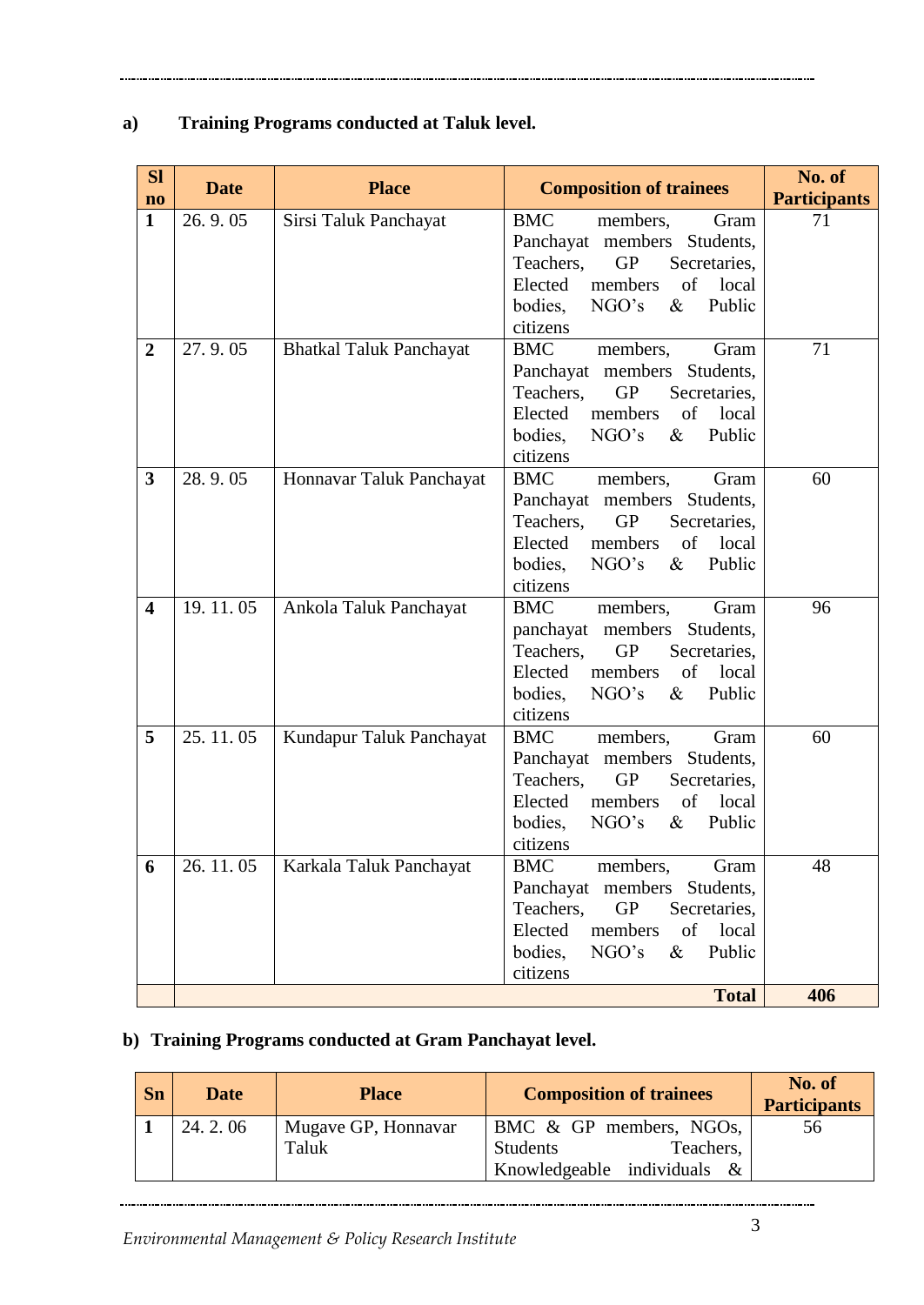|                         |                         |                                     | Public citizens                             |      |
|-------------------------|-------------------------|-------------------------------------|---------------------------------------------|------|
| $\overline{2}$          | 25.2.06                 | Kujalli GP, Kumta Taluk             | BMC & GP members, NGOs,                     | 46   |
|                         |                         |                                     | teachers,<br>knowledgeable                  |      |
|                         |                         |                                     | individuals, ZP & TP members                |      |
| $\overline{\mathbf{3}}$ | 10.3.06                 | Thannerpantha GP,                   | BMC & GP members, NGOs,                     | 68   |
|                         |                         | Belthangidi Taluk                   | $\&$<br>Teachers<br>Students,               |      |
|                         |                         |                                     | knowledgeable individuals                   |      |
| $\overline{\mathbf{4}}$ | 11.3.06                 | Bellare GP, Sullia Taluk            | BMC & GP members, NGOs,                     | 68   |
|                         |                         |                                     | Teachers<br>$\&$<br>Students,               |      |
|                         |                         |                                     | knowledgeable individuals                   |      |
| 5                       | 13.3.06                 | Narimogru GP, Puttur                | BMC & GP members, NGOs,                     | 62   |
|                         |                         | Taluk                               | $\&$<br>Teachers<br>Students,               |      |
|                         |                         |                                     | knowledgeable individuals                   |      |
| 6                       | 14.3.06                 | Manjanadi GP,                       | BMC & GP members, NGOs,                     | 48   |
|                         |                         | <b>Mangalore Taluk</b>              | $\&$<br>Teachers<br>Students,               |      |
|                         |                         |                                     | knowledgeable individuals                   |      |
| $\overline{7}$          | 15.3.06                 | Mudrangadi GP, Udupi                | BMC & GP members, NGOs,                     | 65   |
|                         |                         | Taluk                               | $\&$<br>Teachers<br>Students,               |      |
|                         |                         |                                     | knowledgeable individuals<br>$\&$           |      |
|                         |                         |                                     | MLA of Udupi                                |      |
| 8                       | $\overline{16}$ . 3. 06 | Marvanthe/Tekkate GPs,              | BMC & GP members, NGOs,                     | 47   |
|                         |                         | Kundapur Taluk                      | $\&$<br>Teachers<br>Students,               |      |
|                         |                         |                                     | knowledgeable individuals<br>$\&$           |      |
|                         |                         |                                     | MLA of Udupi                                |      |
| 9                       | 27.3.06                 | Heggarni GP, Siddapur               | BMC & GP members, NGOs,                     | 58   |
|                         |                         | Taluk                               | Teachers<br>$\&$<br>Students,               |      |
|                         |                         |                                     | knowledgeable<br>individuals,               |      |
|                         |                         |                                     | MLA of Udupi,<br>ZP & TP                    |      |
|                         |                         |                                     | members                                     |      |
| 10                      | 28.3.06                 | Alkod GP, Kumta Taluk               | BMC & GP<br>members,<br>ZP                  | 40   |
|                         |                         |                                     | member, RFO, knowledgeable                  |      |
|                         |                         |                                     | individuals                                 |      |
| 11                      | 12.5.06                 | Uli GP, Bantwala Taluk              | & GP<br>BMC<br>ZP<br>members,               | 65   |
|                         |                         |                                     | member, RFO, knowledgeable                  |      |
|                         |                         |                                     | individuals                                 |      |
| 12                      | 20.6.06                 | Nandolli GP, Yellapur;              | <b>GP</b><br><b>BMC</b><br>$\&$<br>members, | 38   |
|                         |                         | Badasgaon<br>Taluk<br><b>GP</b>     | knowledgeable<br>individuals,               |      |
|                         |                         | Mundgod<br>Taluk.                   | inaugurated by DCF, Yellapur                |      |
|                         |                         | (program<br>held<br>at<br>Yellapur) |                                             |      |
| 13                      | 21.6.06                 | Aloor GP, Haliyal Taluk             | <b>BMC</b><br>$\&$<br><b>GP</b><br>members, | 19   |
|                         |                         | (program<br>held<br>at              | knowledgeable<br>individuals,               |      |
|                         |                         | Dandeli)                            | ACF, Dandeli.                               |      |
| 14                      | 20.7.06                 | GP, Ankola,<br>Belambur             | <b>BMC</b><br>$\&$<br><b>GP</b><br>members, | 48   |
|                         |                         | Majali GP (at PG Center             | knowledgeable<br>individuals,               |      |
|                         |                         | Karwar, U K Dist)                   | Students, Teachers & Secretaries            |      |
|                         |                         |                                     | <b>Total</b>                                | 728  |
|                         |                         |                                     | <b>Grand Total</b>                          | 1134 |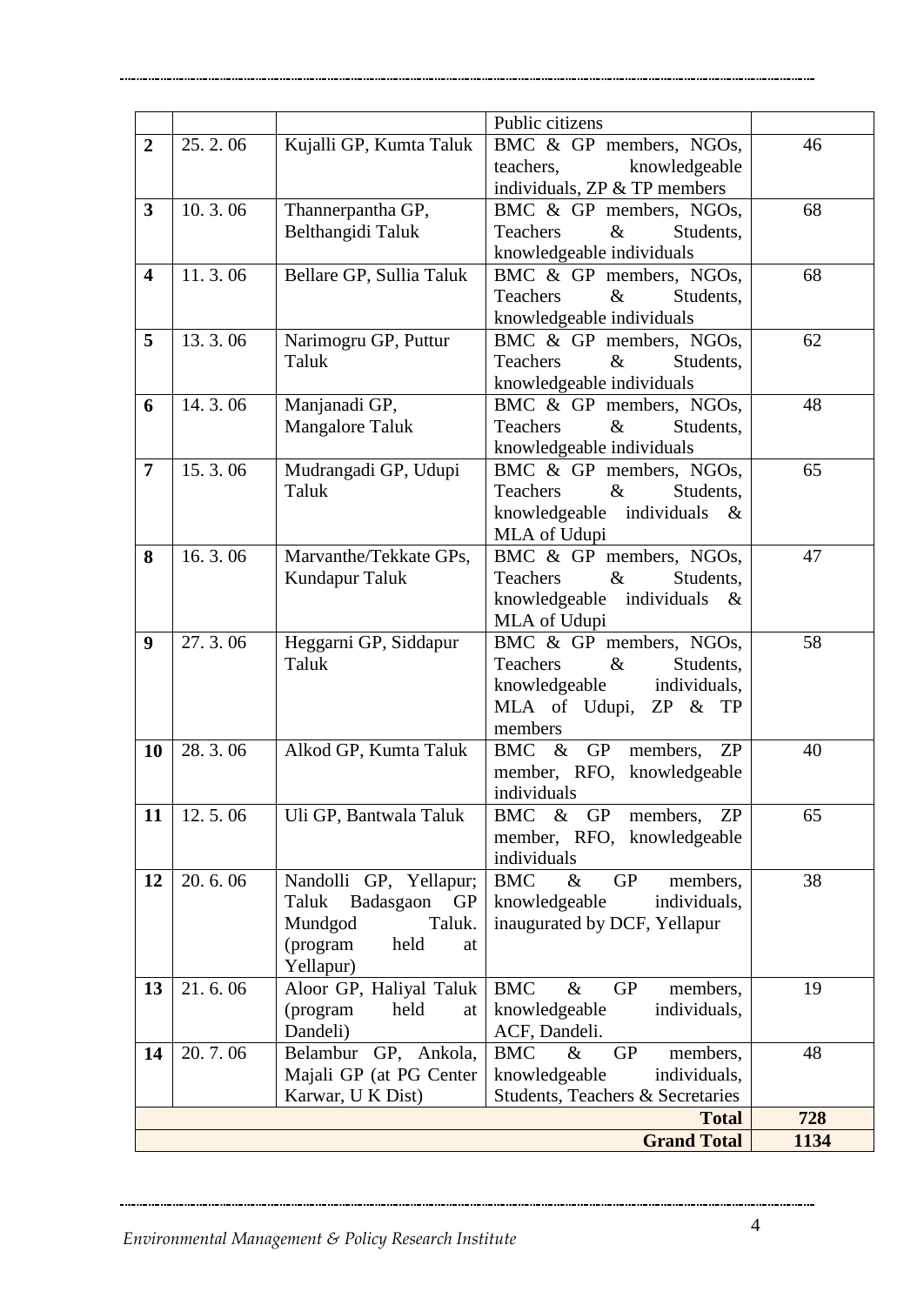#### **8. 8. FEEDBACK BY TRAINEES:**

The feedback received from the participants at the end of training with regard to quality, objectives and effectiveness of training programme was evaluated and the comments are as summarized below.

- *a.* Involve Students, Teachers and Women, so that this kind of program will meet the objectives.
- *b.* While appreciating the program the participants have expressed that this type of program should be conducted frequently at an interval of three months at village, taluk & district levels to general public to create awareness on Biodiversity issues.
- *c.* Some of the participants requested the EMPRI to prepare a documentary movie on Bio diversity so that illiterates will also get benefited.
- *d.* Dissemination of information through mass media like press, Television or Radio conveying the information to a layman too.
- *e.* Communicate in regional language like Tulu & Konkani in coastal areas.
- *f.* An excellent course, better to involve the policy makers in this type of programs.
- *g.* Number of days should be increased to two to three days & provision for demonstration & field visits to be made.
- *h.* Software demonstration.
- *i.* Presentation by various guest speakers supported by case studies would have been more useful.
- *j.* Nearly 90% of the participants were highly satisfied with the information on Biodiversity and they have expressed thanks for giving nice information.
- *k.* It was the best training program, some participants have expressed that colour photographs of plants & animals should be displayed.
- *l.* This awareness program was really beneficial & also good.
- *m.* Compulsorily this type of program should be given to the staffs of forest, fisheries & agriculture departments

In a nutshell by evaluating the feed back it reveals that the overall rating of the program was **GOOD**

The Feed Back form is enclosed in Annexure  $-1$  and details of feed back  $\&$  course evaluation is appended in Table-1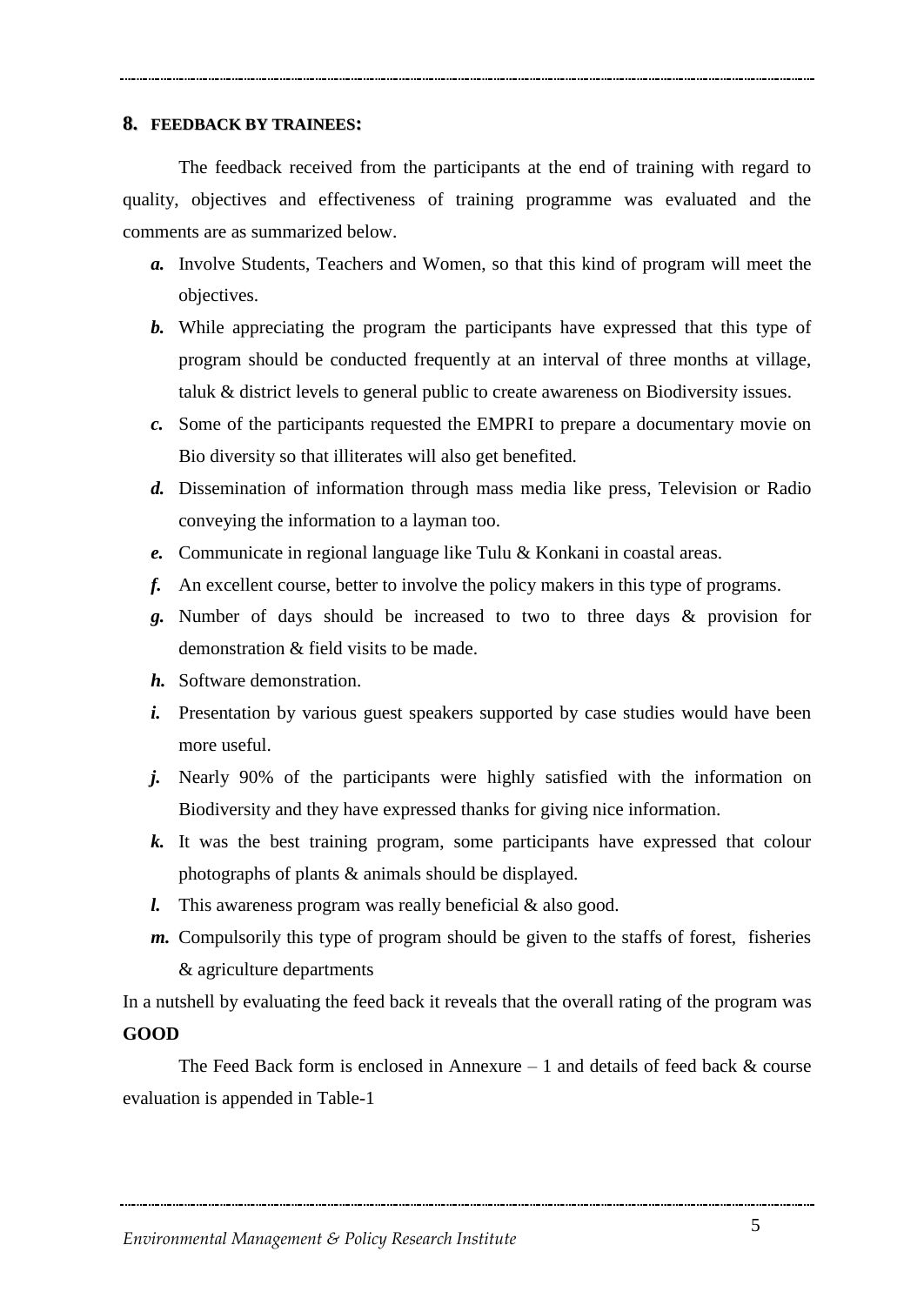### **8.1 Chart showing the feedback analysis of the training program by the participants:**

| Y es | <b>Total</b> |
|------|--------------|
|      |              |

1. Did you know the course objective before attending the Course?



2. To what extent the course objectives were met?

|  | A. 100 - 75%   B. 75 - 50%   C. 50-25%   D. Less than 25% |
|--|-----------------------------------------------------------|
|  |                                                           |

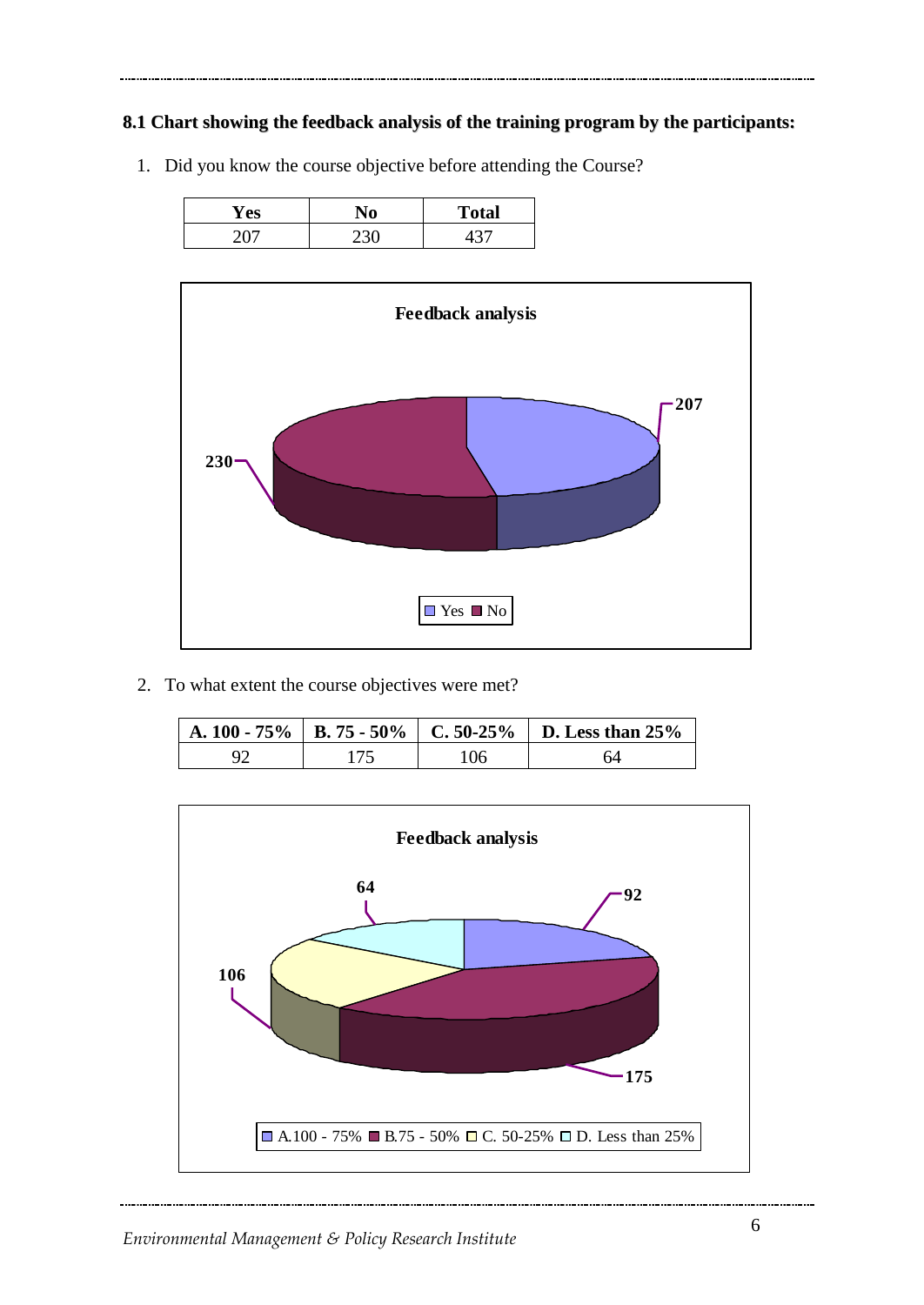3. How much learning from the course can be applied to your job?

| $A.100 - 75\%$ |  | B.75 - 50%   C.50-25%   D. Less than 25% |
|----------------|--|------------------------------------------|
| 09             |  |                                          |



4. How competent were the trainers in delivering the course?

| <b>Excellent</b> | Good | Average | Poor |
|------------------|------|---------|------|
| 107              |      |         |      |

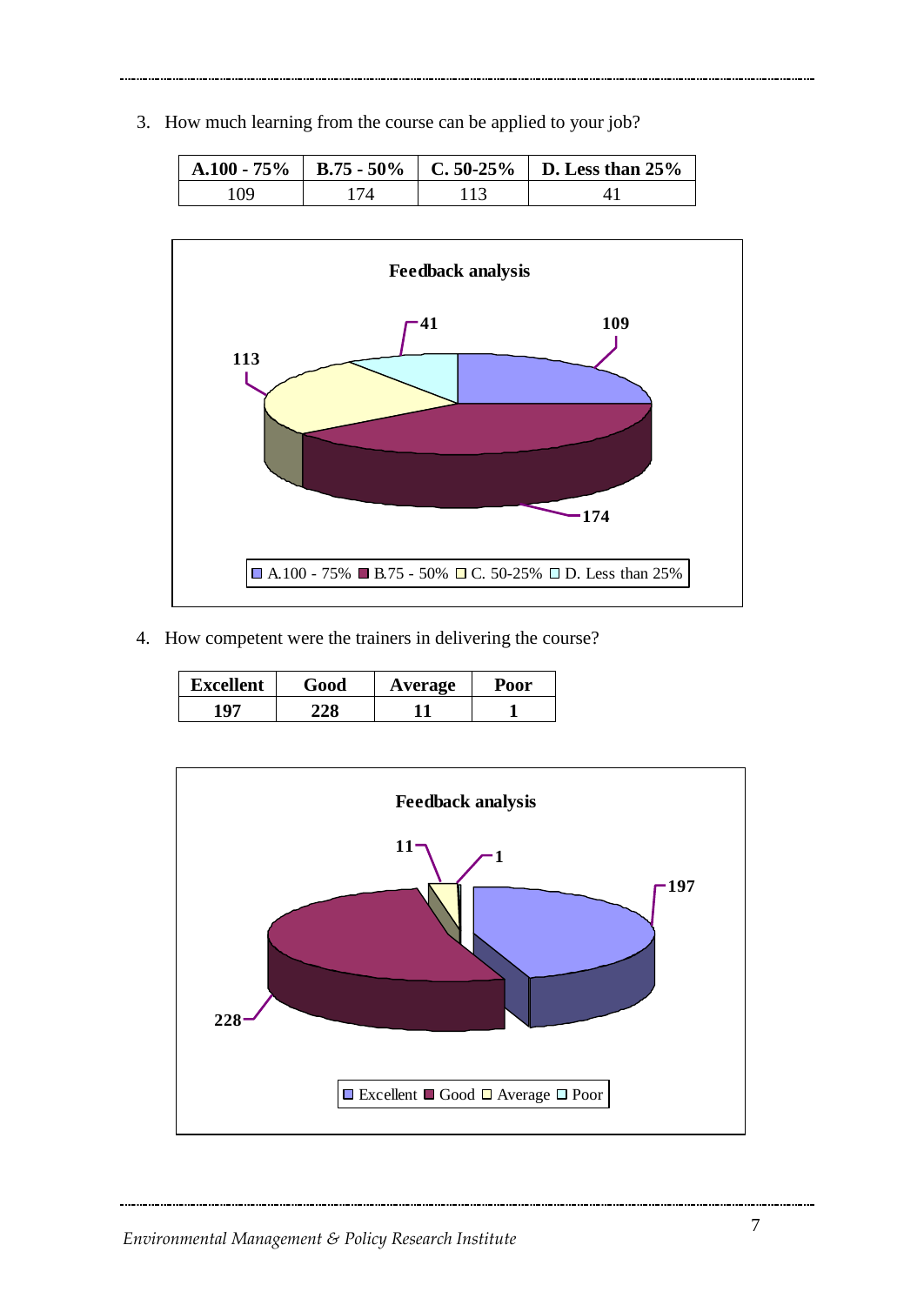5. How best are the course contents?



6. What is your overall rating of the course?

| <b>Excellent</b> | Good | Average | Poor |
|------------------|------|---------|------|
| 102              |      | n       |      |

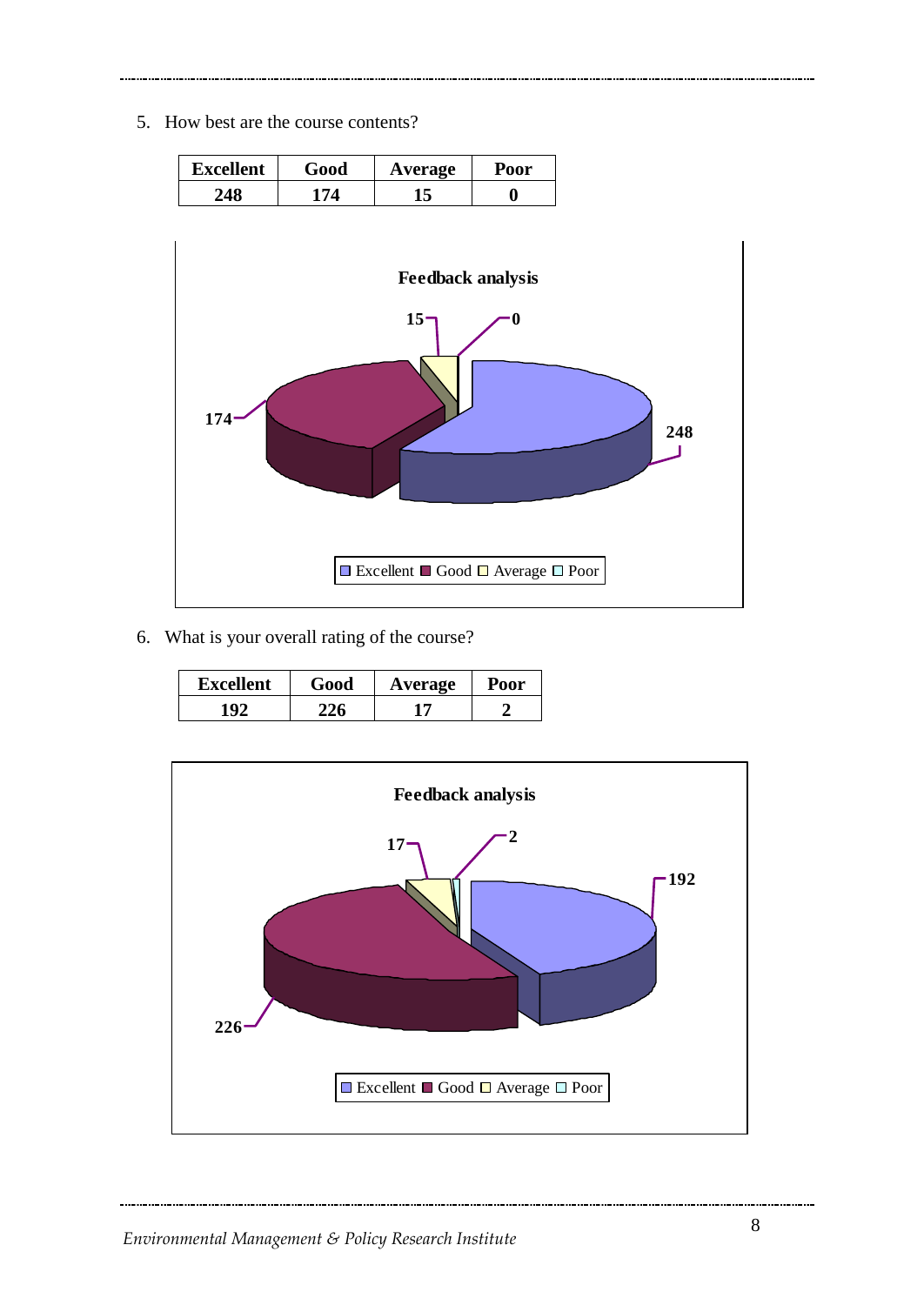|                       |                                                                                 |                    | 1              | $\boldsymbol{2}$         | $3^{\circ}$              | $\overline{\mathbf{4}}$  | 5                        | 6                        |                            | 8                        | 9                                               | 10                                                                            |
|-----------------------|---------------------------------------------------------------------------------|--------------------|----------------|--------------------------|--------------------------|--------------------------|--------------------------|--------------------------|----------------------------|--------------------------|-------------------------------------------------|-------------------------------------------------------------------------------|
| Sl.<br>No             | <b>Questionnaires</b>                                                           |                    | <b>Sirsi</b>   | <b>Bhatkal</b>           | <b>Honnavar</b>          | Ankola                   | Kundapura                | <b>Karkala</b>           | Mugave GP,<br>Honnavar, Tq | Kujalli,<br>Kumta        | Thannerpantha, Belare GP,<br><b>Belthangady</b> | <b>Sullia</b>                                                                 |
|                       |                                                                                 |                    | 26.09.05       | 27.09.05                 | 28.09.05                 | 19.11.05                 | 25.11.05                 | 26.11.05                 | 24.02.06                   | 25.02.06                 | 10.03.06                                        | 11.03.06                                                                      |
| 1                     | <b>Total Participants</b><br><b>Feed back collected</b>                         |                    | 71             | 71                       | 60                       | 96                       | 60                       | 48                       | 56                         | 46                       | 68                                              | 68                                                                            |
|                       |                                                                                 |                    | 34             | 32                       | 29                       | 47                       | 34                       | 29                       | $\overline{\phantom{a}}$   | 19                       | 17                                              | 17                                                                            |
| $\mathbf{2}$          | Q. no. 1. Do you know                                                           | Yes                | 25             | 16                       | 18                       | 20                       | 17                       | 14                       | $\sim$                     | 11                       | $\tau$                                          | $\overline{7}$                                                                |
|                       | the objectives of the<br>Course?                                                | $\overline{N_{O}}$ | 9              | 16                       | 11                       | 27                       | 17                       | 15                       | $\overline{\phantom{a}}$   | 8                        | 10                                              | 10                                                                            |
|                       |                                                                                 | 100-75%            | 6              | 6                        | $\overline{2}$           | 13                       | 5 <sup>5</sup>           | $\overline{4}$           | $\sim$                     | $\overline{4}$           | $\mathbf{1}$                                    | 1                                                                             |
|                       | Q. no. 2. To what extent                                                        | 75-50%             | 16             | 16                       | 16                       | 8                        | 16                       | 10                       | $\sim$                     | 10                       | $\tau$                                          | $\overline{7}$                                                                |
|                       | $3$ the<br>objectives<br>course                                                 | 50-25%             | 11             | $\overline{3}$           | 9                        | 19                       | 6                        | 9                        | $\overline{\phantom{a}}$   | 5                        | $\overline{4}$                                  | $\overline{4}$                                                                |
|                       | were met?                                                                       | Less than<br>25%   | 1              | $\tau$                   | $\overline{2}$           | $\tau$                   | $\tau$                   | 6                        | $\sim$                     | $\blacksquare$           | 5                                               | 5                                                                             |
|                       |                                                                                 | 100-75%            | 10             | $\overline{3}$           | $\overline{4}$           | 14                       | 11                       | $\overline{7}$           | $\blacksquare$             | $\overline{4}$           | $\overline{4}$                                  | 4                                                                             |
|                       | Q. no. 3 How much<br>learning from the course<br>can be applied to your<br>job? | 75-50%             | 12             | 20                       | 12                       | 16                       | 13                       | 11                       | $\sim$                     | 8                        | $\overline{7}$                                  | $\overline{7}$                                                                |
| $\boldsymbol{\Delta}$ |                                                                                 | 50-25%             | $\tau$         | $\overline{4}$           | 13                       | 14                       | 10                       | $\overline{4}$           | $\overline{a}$             | 5                        | $\overline{4}$                                  | $\overline{4}$                                                                |
|                       |                                                                                 | Less than<br>25%   | 5              | 5                        | $\sim$                   | 3                        |                          | 7                        | $\blacksquare$             | 2                        | $\overline{2}$                                  | $\overline{2}$                                                                |
|                       |                                                                                 | Excellent          | $\overline{4}$ | 11                       | 14                       | 17                       | 23                       | 11                       | $\sim$                     | 9                        | $\overline{4}$                                  | 5                                                                             |
| 5                     | <b>Q.</b> no. 4. How effective<br>the trainers at<br>were                       | Good               | 27             | 20                       | 15                       | 30                       | 11                       | 17                       | $\overline{\phantom{a}}$   | 9                        | 12                                              | 12<br>$\sim$<br>$\sim$<br>10<br>5<br>2<br>9<br>$\overline{7}$<br>$\mathbf{1}$ |
|                       | delivering the course                                                           | Average            | $\overline{3}$ | $\mathbf{1}$             | $\overline{a}$           | $\mathbf{r}$             | ÷.                       | 1                        | $\sim$                     | $\overline{a}$           | $\mathbf{1}$                                    |                                                                               |
|                       |                                                                                 | Poor               | $\sim$         | $\overline{\phantom{a}}$ | $\overline{\phantom{a}}$ | $\mathbf{r}$             | $\overline{a}$           | $\overline{a}$           | $\blacksquare$             | 1                        | $\overline{a}$                                  |                                                                               |
|                       |                                                                                 | Excellent          | 18             | 13                       | 12                       | 18                       | 22                       | 18                       | $\blacksquare$             | 13                       | 11                                              |                                                                               |
|                       | $6$ Q. no. 5. How best are                                                      | Good               | 12             | 19                       | 15                       | 27                       | 12                       | 10                       | $\overline{\phantom{a}}$   | 6                        | 5                                               |                                                                               |
|                       | the course contents                                                             | Average            | $\overline{4}$ | $\sim$                   | $\overline{2}$           | $\overline{2}$           | $\overline{a}$           | 1                        | $\overline{\phantom{a}}$   | $\blacksquare$           | $\mathbf{1}$                                    |                                                                               |
|                       |                                                                                 | Poor               | $\sim$         | $\overline{\phantom{a}}$ |                          | $\overline{\phantom{a}}$ | $\sim$                   | $\overline{a}$           | $\overline{a}$             | $\blacksquare$           | $\sim$                                          |                                                                               |
|                       |                                                                                 | Excellent          | 12             | 11                       | 9                        | 16                       | 21                       | 6                        | $\overline{a}$             | 11                       | 9                                               |                                                                               |
|                       | 7 <b>Q. no. 6.</b> Overall rating                                               | Good               | 17             | 21                       | 19                       | 27                       | 13                       | 20                       | $\blacksquare$             | $\tau$                   | $\overline{7}$                                  |                                                                               |
|                       | of the course                                                                   | Average            | 3              | $\omega$                 | $\mathbf{1}$             | $\overline{4}$           | $\blacksquare$           | $\overline{3}$           | $\mathbf{1}$               | 1                        | $\mathbf{1}$                                    |                                                                               |
|                       |                                                                                 | Poor               | $\overline{c}$ | $\overline{\phantom{a}}$ | $\overline{\phantom{a}}$ | $\overline{\phantom{a}}$ | $\overline{\phantom{a}}$ | $\overline{\phantom{a}}$ | $\qquad \qquad -$          | $\overline{\phantom{a}}$ | $\overline{\phantom{a}}$                        |                                                                               |

**Table – 1:** Awareness Programme on Biodiversity Conservation & Management (KCBIS Project) Conducted by EMPRI, in selected places of coastal Karnataka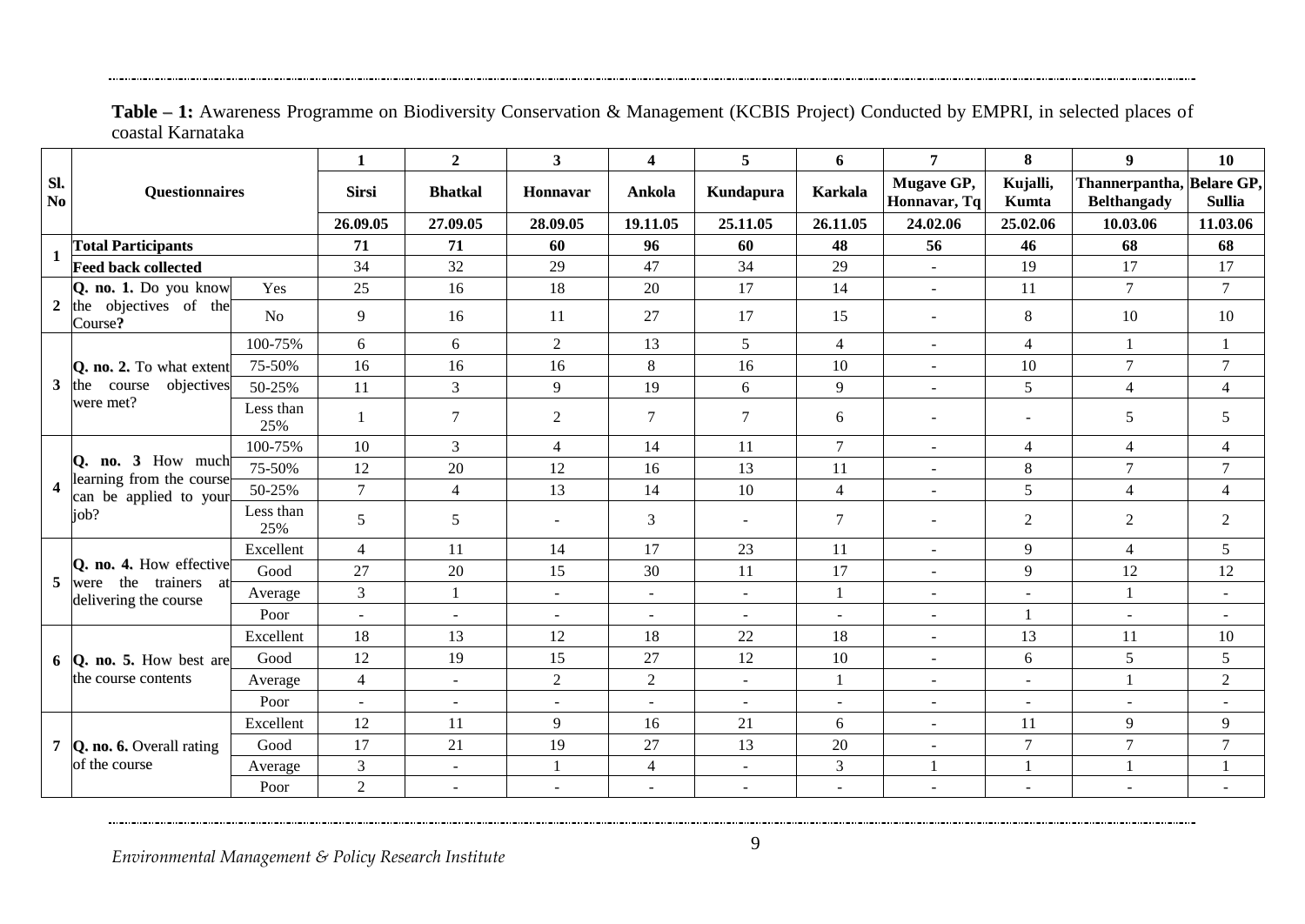|                 |                                                                                                   |                  | 11                      | 12                            | 13                            | 14                                          | 15                       | 16                       | 17                        | 18                       | 19                          | 20                               |                |
|-----------------|---------------------------------------------------------------------------------------------------|------------------|-------------------------|-------------------------------|-------------------------------|---------------------------------------------|--------------------------|--------------------------|---------------------------|--------------------------|-----------------------------|----------------------------------|----------------|
| Sl.<br>No       | Questionnaires                                                                                    |                  | Narimogru<br>GP, Puttur | Manjanadi<br><b>Mangalore</b> | <b>Murangadi</b><br>GP, Udupi | <b>Marvanthe</b><br>GP,<br><b>Kundapura</b> | Heggarane,<br>Siddapura  | Alkod,<br>Kumta          | Uli GP,<br><b>Bantwal</b> | Nadoli GP,<br>Yellapur   | Aloor GP,<br><b>Haliyal</b> | <b>Belambur</b><br>GP,<br>Ankola | Total          |
|                 |                                                                                                   |                  | 13.03.06                | 14.03.06                      | 15.03.06                      | 16.03.06                                    | 27.03.06                 | 28.03.06                 | 12.05.06                  | 26.06.06                 | 21.06.06                    | 20.07.06                         |                |
| $\mathbf 1$     | <b>Total Participants</b>                                                                         |                  | 62                      | 48                            | 65                            | 47                                          | 58                       | 40                       | 65                        | 38                       | 19                          | 48                               | 1134           |
|                 | <b>Feed back collected</b>                                                                        |                  | 29                      | $20\,$                        | 28                            | 26                                          | $\blacksquare$           | 13                       | 20                        | 19                       | 13                          | 11                               | 437            |
| $2^{\circ}$     | Q. no. 1. Do you know the                                                                         | Yes              | 20                      | $\overline{4}$                | $\overline{4}$                | $\,8\,$                                     | $\sim$                   | 5 <sup>5</sup>           | 5                         | 9                        | 9                           | 8                                | 207            |
|                 | objective of the Course?                                                                          | N <sub>o</sub>   | 9                       | 16                            | 24                            | 18                                          | $\overline{\phantom{a}}$ | 8                        | 15                        | 10                       | 4                           | 3                                | 230            |
|                 |                                                                                                   | 100-75%          | 12                      | $\tau$                        | 9                             | $\mathbf{3}$                                | $\sim$                   | 3                        | $\overline{7}$            | 2                        | 4                           | 3                                | 92             |
|                 | Q. no. 2. To what extent                                                                          | 75-50%           | 12                      | 11                            | 14                            | 16                                          | $\sim$                   | 5                        | $\overline{2}$            | $\overline{4}$           | $\overline{4}$              |                                  | 175            |
|                 | 3 the course objectives were                                                                      | 50-25%           | $\overline{2}$          | $\overline{2}$                | 3                             | $\overline{7}$                              | $\blacksquare$           | $\overline{2}$           | 5                         | 10                       | $\overline{4}$              |                                  | 106            |
|                 | met?                                                                                              | Less than<br>25% | $\overline{3}$          |                               | $\overline{2}$                | $\overline{\phantom{a}}$                    | ۰                        | 3                        | 6                         | 3                        |                             | 6                                | 64             |
|                 | How<br>3<br>O.<br>much<br>no.<br>4 learning from the course<br>can be applied to your job?<br>25% | 100-75%          | 10                      | $\overline{2}$                | 12                            | $\overline{7}$                              | $\overline{a}$           |                          | $\overline{7}$            | $\tau$                   | $\overline{2}$              | $\blacksquare$                   | 109            |
|                 |                                                                                                   | 75-50%           | 12                      | 10                            | 10                            | 10                                          | $\blacksquare$           | 3                        | $\overline{4}$            | $\tau$                   | 5                           | $\tau$                           | 174            |
|                 |                                                                                                   | 50-25%           | 5                       | $\tau$                        | $\overline{4}$                | 6                                           | $\sim$                   | $\tau$                   | 5                         | $\overline{4}$           | 6                           | $\overline{4}$                   | 113            |
|                 |                                                                                                   | Less than        | $\overline{2}$          | 1                             | $\overline{2}$                | 3                                           | $\blacksquare$           | $\overline{2}$           | 4                         | $\overline{1}$           |                             | $\sim$                           | 41             |
|                 |                                                                                                   | Excellent        | 18                      | 8                             | 15                            | 15                                          | $\blacksquare$           | $\mathfrak{Z}$           | 16                        | 11                       | 6                           | $\tau$                           | 197            |
| $5\overline{)}$ | 4. How effective<br>no.<br>the                                                                    | Good             | 10                      | 12                            | 13                            | 10                                          | $\overline{a}$           | 10                       | $\overline{4}$            | $\tau$                   | $\tau$                      | 2                                | 228            |
|                 | trainers<br>were<br>-at<br>delivering the course                                                  | Average          | 1                       | $\sim$                        | $\sim$                        | 1                                           | $\blacksquare$           | $\sim$                   | $\sim$                    | $\mathbf{1}$             | $\sim$                      | 2                                | 11             |
|                 |                                                                                                   | Poor             | $\sim$                  |                               | ٠                             |                                             | $\overline{\phantom{a}}$ | $\overline{\phantom{a}}$ | $\overline{\phantom{a}}$  | $\sim$                   |                             | $\overline{\phantom{a}}$         | 1              |
|                 |                                                                                                   | Excellent        | 22                      | 11                            | 17                            | 17                                          | $\sim$                   | $\tau$                   | 15                        | 13                       | $\overline{4}$              | $\tau$                           | 248            |
|                 | $\bf{6}$ <b>Q. no. 5.</b> How best are the                                                        | Good             | $\overline{7}$          | $\mathbf Q$                   | 10                            | 9                                           | $\sim$                   | 6                        | 5                         | 6                        | 8                           | $\overline{3}$                   | 174            |
|                 | course contents                                                                                   | Average          | $\sim$                  | $\overline{\phantom{a}}$      |                               | $\overline{\phantom{a}}$                    | $\blacksquare$           | $\overline{\phantom{a}}$ | $\overline{\phantom{a}}$  | $\overline{\phantom{a}}$ |                             |                                  | 15             |
|                 |                                                                                                   | Poor             | $\sim$                  | $\overline{\phantom{a}}$      | $\overline{\phantom{a}}$      | $\overline{\phantom{a}}$                    | $\overline{\phantom{a}}$ | $\overline{\phantom{a}}$ | $\overline{\phantom{a}}$  | $\sim$                   |                             | $\sim$                           | $\bf{0}$       |
|                 | Q. no. 6. Overall rating of                                                                       | Excellent        | 16                      | 4                             | 16                            | 9                                           | $\overline{\phantom{a}}$ | 6                        | 14                        | 10                       | $\tau$                      | 6                                | 192            |
|                 | $7$ the course                                                                                    | Good             | 12                      | 16                            | 17                            | 17                                          | $\blacksquare$           | $\tau$                   | 6                         | 9                        | 6                           | $\overline{4}$                   | 226            |
|                 |                                                                                                   | Average          | $\sim$                  |                               | 11                            | $\sim$                                      | $\sim$                   | $\overline{\phantom{a}}$ | $\overline{\phantom{a}}$  | $\overline{a}$           |                             |                                  | 17             |
|                 |                                                                                                   | Poor             | $\sim$                  |                               | $\sim$                        | $\sim$                                      | $\overline{a}$           |                          | $\sim$                    | $\overline{\phantom{a}}$ |                             | $\overline{a}$                   | $\overline{2}$ |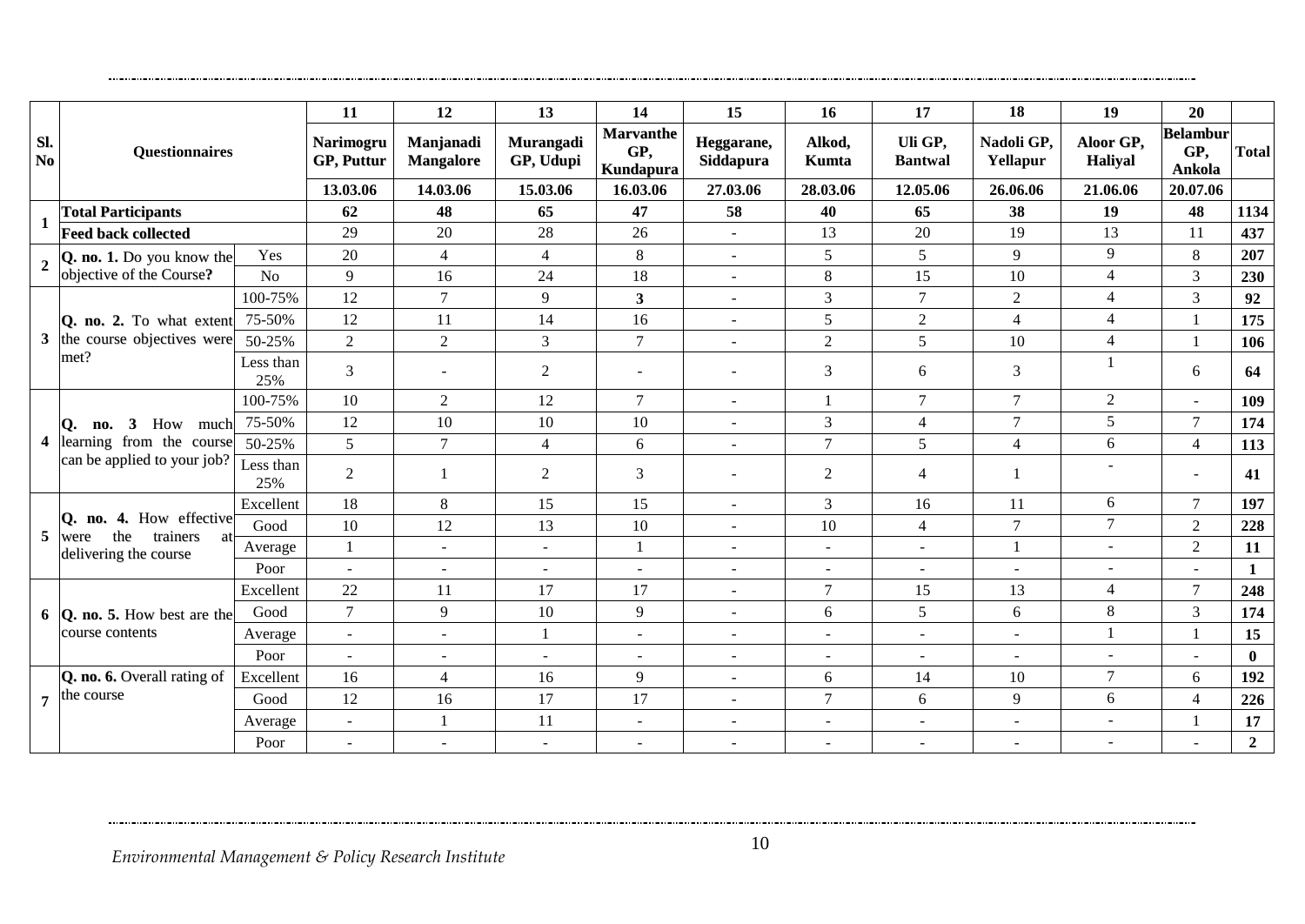# *Annexure - I* <u>ಮೌಲ್ಯಮಾಪನ/ Course Feedback Form</u>

¥ÀoÀåPÀæªÀÄ ²Ã¶ðPÉ/ **Course Title :**  ¸ÀܼÀ**/ Place :** vÁjÃRÄ/ **Date :**

1. ನೀವು ಮೊದಲೇ ತರಬೇತಿಯ ಧ್ಯೆಯೋದ್ದೇಶಗಳನ್ನು ತಿಳಿದುಕೊಂಡಿದ್ದೀರಾ / Did you check the course objective before attending the course?

ಹೌದು /Yes/ ಇಲ್ಲ / No

 $2.$  ತರಬೇತಿಯ ಧ್ಯೆಯೋದ್ದೇಶಗಳು ಎಷ್ಟರಮಟ್ಟಿಗೆ ಕಾರ್ಯಗತವಾಗಿವೆ/ To what extent the course objectives were met?

C/A. 100-75% D**/**B. 75-50% E**/**C**.** 50-25% F**/**D. 25-0% / Less than 25%

- $3.$  ಈ ತರಬೇತಿಯಿಂದ ನಿಮ್ಮ ದಿನನಿತ್ಯದ ಕಾರ್ಯಗಳಿಗೆ ಎಷ್ಟರಮಟ್ಟಿಗೆ ಉಪಯೋಗ/  ${\sf How}$ much learning from the course can be applied to your job?  $\omega$ /A. 100-75%  $\omega$ /B. 75-50%  $\omega$ /C. 50-25% ಈ/ D. 25-0% / Less than 25%
- $4.$  ತರಬೇತುದಾರರು ಎಷ್ಟರಮಟ್ಟಿಗೆ ಪರಿಣಾಮಕಾರಿ/ How effective were the trainers at delivering the course?

 $\Theta/A$ . ಅತ್ಯುತ್ತಮ/Excellent  $\Theta/B$ . ಒಳ್ಳೆಯ/Good  $\Theta/C$ . ಸರಾಸರಿ/Average  $\Theta/D$ . ಕಳಪೆ/ Poor

 $5.$  ತರಬೇತಿಯ ವಿಷಯಗಳು / How best are the course contents?

 $\mathbf{e}/\mathrm{A}$ . ಅತ್ಯುತ್ತಮ/Excellent  $\mathbf{e}/\mathrm{B}$ . ಒಳ್ಳೆಯ/Good ಇ/C. ಸರಾಸರಿ/Average ಈ/D. ಕಳಪೆ/Poor

6.  $\sigma$ ರಬೇತಿಯ ಗುಣಮಟ್ಟ /What is your overall rating of the course?

 $\omega$ / A. ಅತ್ಯುತ್ತಮ/Excellent  $\omega$ /B. ಒಳ್ಳೆಯ/Good ಇ/C. ಸರಾಸರಿ/Average  $\frac{4}{9}$ D. ಕಳಪೆ/Poor

 $7$ . ತರಬೇತಿಯನ್ನು ಇನ್ನೂ ಉತ್ತಮಗೊಳಿಸಲು ತಮ್ಮ ಸಲಹೆಗಳು : Any suggestions to improve the course: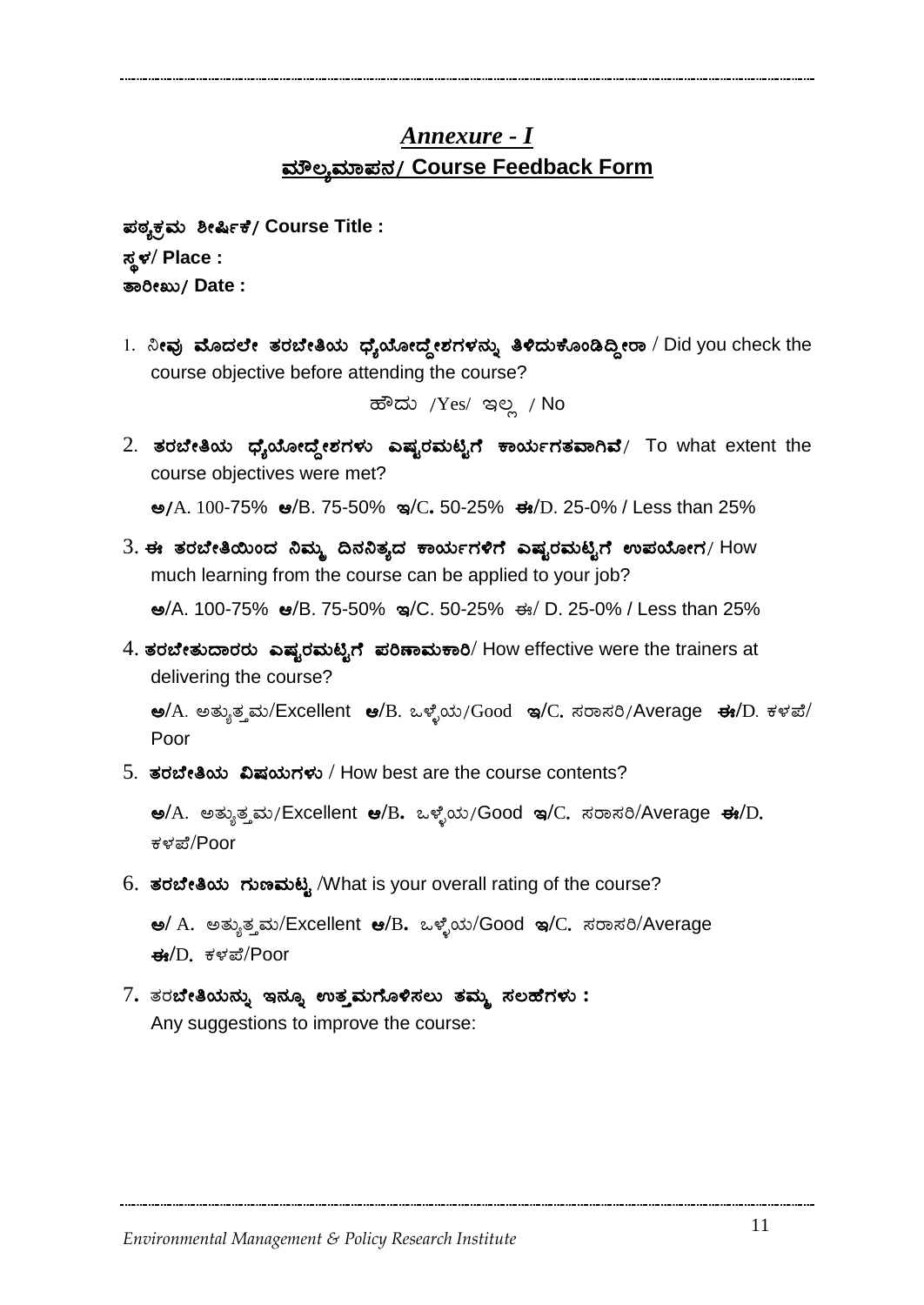## **PHOTOGRAPHS SHOWING THE TRAINEES WHO ATTENDED TRAINING PROGRAMS AND WORKSHOP**



**Plate – 1:** Lecture by Sri. Anand Hegde held at Yellapur.



**Plate - 2:** Inauguration by TP President Smt. Tata Bhat held at Heggarni.



**Plate – 3:** Inauguration by Sri. Shivananda Murthy, IFS, CEO, UK, at Karwar.



**Plate – 4:** Lecture by Sri. Sujith Sandur in Kujalli GP, Kumta Taluk.



**Plate – 5:** Training Program held at Mudrangidi **Plate – 6:** Training Program held at Mugave,



Honavar